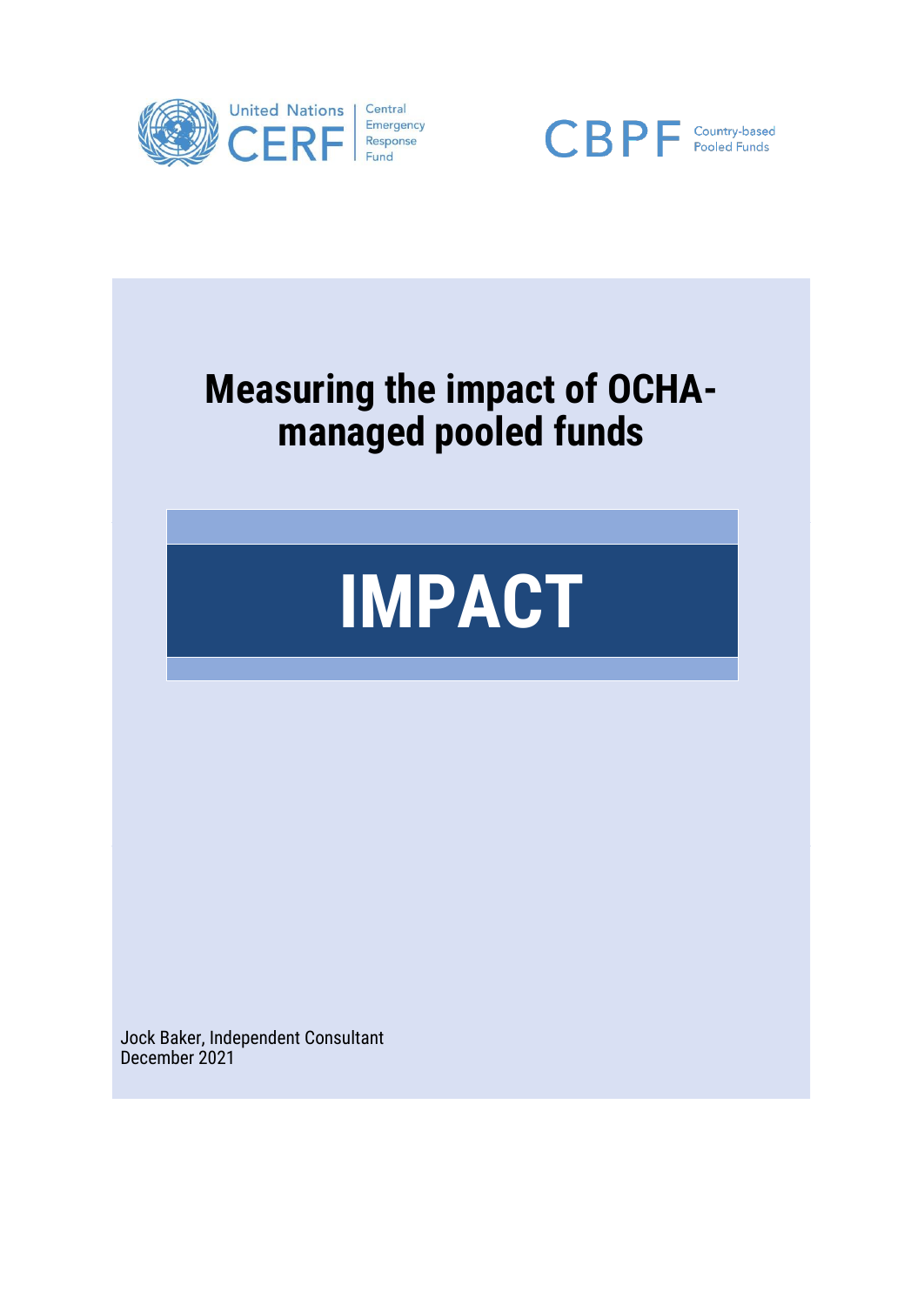# Executive Summary

# **Background**

Pooled funds have been one of the key successes of the humanitarian reform process, equipping the humanitarian system with a financing mechanism that provides rapid and flexible funding. Donor contributions to both Pooled Funds have progressively increased over the years, notably to the Country Based Pooled Funds (CBPF). In different forums and discussions donors have nevertheless regularly highlighted the need for improved analysis, reporting and communications on the OCHA-managed Pooled Funds' operational impact.

The Central Emergency Response Fund (CERF) and the CBPF, hereafter referred to as "Pooled Funds",and the Interagency Steering Committee (IASC) more generally, tend to use "impact" in two ways 1) as an expression of humanitarian need and 2) impact a result of support/assistance provided. The humanitarian system has struggled with measuring impact of their assistance, due to a combination of the short-term nature of interventions and numerous external influences, especially in complex emergencies.

## **Study Purpose**

OCHA commissioned this study to help clarify their concept of impact for both Pooled Funds, to recommend modifications to the existing concept while giving due consideration that the proposed approaches to measurement and reporting are practical and achievable within the operating context of the Pooled Funds and available resources.

#### **Methods**

Themethodologyconsistedofadeskreviewofover500documentsandinterviewswith49keyinformants,of which 17 were representatives of bilateral donors to help in capturing different perspectives on the perceived impact and value-added of Pooled Funds. Impact measurement was examined from the perspective of Pooled Funds, donors, three other comparable peer pooled funds were analysed when proposing a framework that Pooled Funds could be used to measure outcomes and potentially provide information about its contribution to impact.

## **Key Findings**

CERF performance accountability framework (PAF) reviews and the 2019 CBPF evaluation have foundthat qualitativeevidenceindicatesthatthefundshavealsocontributedtosavinglives,alleviatingsuffering,and maintainingdignity.However,thiswashardtomeasurebecause,comparedtothedevelopmentsector,the humanitarian system generates relatively little outcome and impact-level data.

**Donor perceptions** - donors lack a uniform expectation about what operational impact, which they often equatedwith value-added, though somewould preferto receivemore concrete results to communicate to senior officials who hold decision-making power over funding. Even so, the donors interviewed were largely positive about the direction that both CERF and CBPF were heading, highlighting timeliness, flexibility and support to humanitarian leadership and coordination. CERF was seen to be effective in addressing forgotten emergencies and the majority approved of their support to anticipatory action. CBPF was of particular interest to donors due to its ability to fund local actors directly.

**Mapping of Pooled Fund templates and reports** – when reviewing documents with an "impact lens",